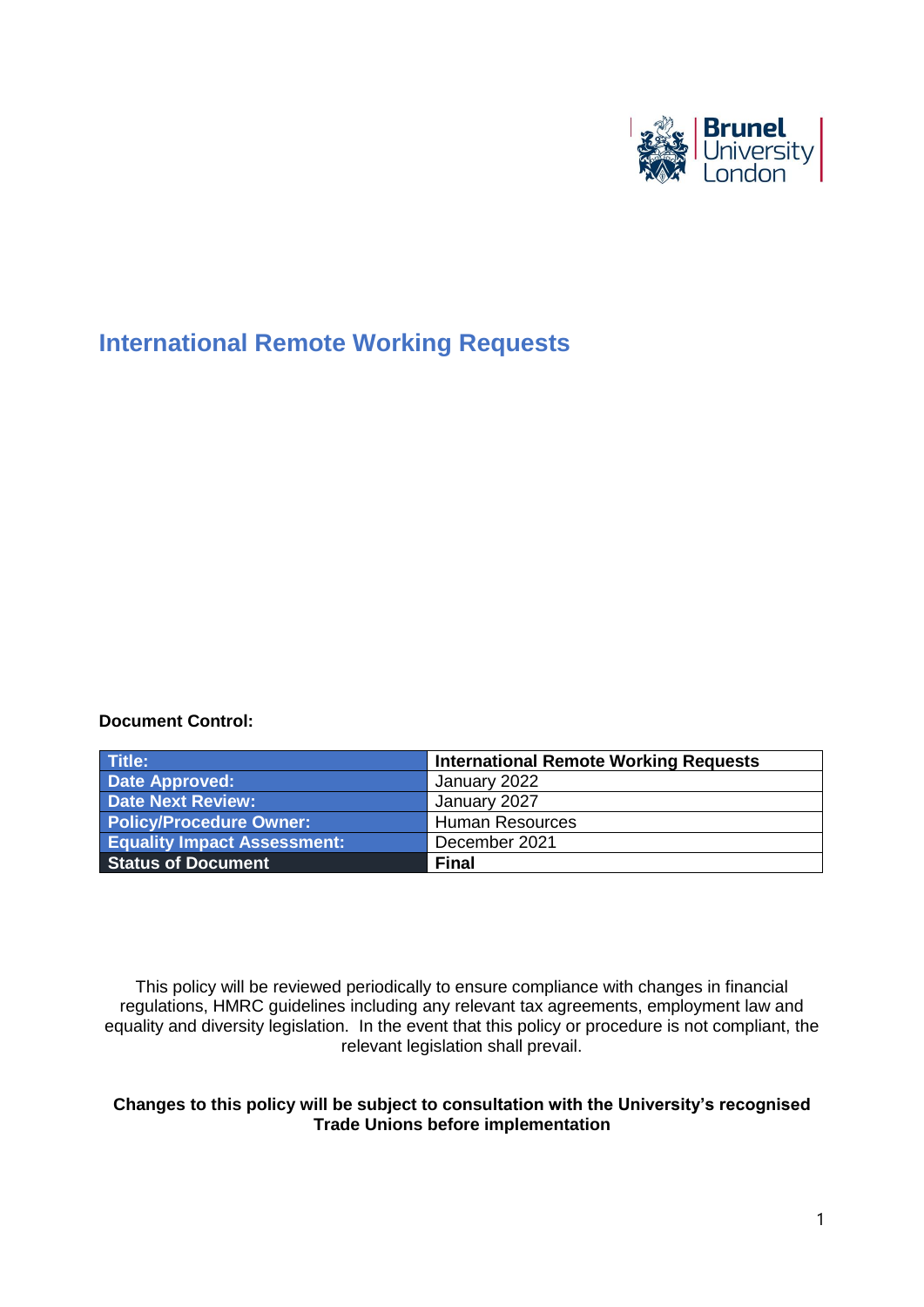| <b>Contents</b> |                                             | Page |
|-----------------|---------------------------------------------|------|
| 1.              | <b>Introduction</b>                         | 2    |
| 2.              | Scope                                       | 2    |
| 3.              | Payroll, Social Security & Tax Implications | 3    |
| 4.              | Immigration Implications                    | 3    |
| 5.              | Procedure                                   | 3    |
| 6.              | <b>Displaced Employees</b>                  | 4    |
| 7.              | Health and Safety Implications              | 5    |
|                 |                                             |      |

### 1. **INTRODUCTION**

- 1.1 While the majority of employees at the University have a contractual place of work that is based in the UK, we recognise there will be times when working remotely from overseas is desirable. This policy seeks to enable informed decision making when considering requests to work remotely from overseas\* and sets out the guiding principles to be applied.
- 1.2 While remote working from overseas has always been an important issue, the global pandemic and Brexit have accelerated the number of cases and requests. As we continue to embrace hybrid working practices, it is important that we have clear expectations and guidelines for working remotely from overseas.
- 1.3 It is important that remote working overseas is managed in a planned and compliant manner as there are significant risks to both the University and individuals that must be considered in advance. Depending on the jurisdiction, these risks can be severe and encompass many areas including tax and social security (personal and corporate), immigration laws, equality, employment law, data security and health and safety.

# **2. SCOPE**

- 2.1 The policy applies to all employees at the University including new starters who may request to work remotely from overseas as part of contract negotiations and existing colleagues who wish to make a flexible working request that includes working overseas.
- 2.2 This policy should be read in conjunction with the University's Travel and Expenses Policy and the Flexible Working Policy and Hybrid Working Guidelines and the Health and Safety Policy.
- 2.3 This policy does not apply to approved business travel requirements such as an international assignment or official business trip. The University has a number of existing arrangements with partners overseas and will support and facilitate overseas work where an overseas base will have material benefit to the overall objectives of the University. These arrangements are covered in the Global Mobility Policy.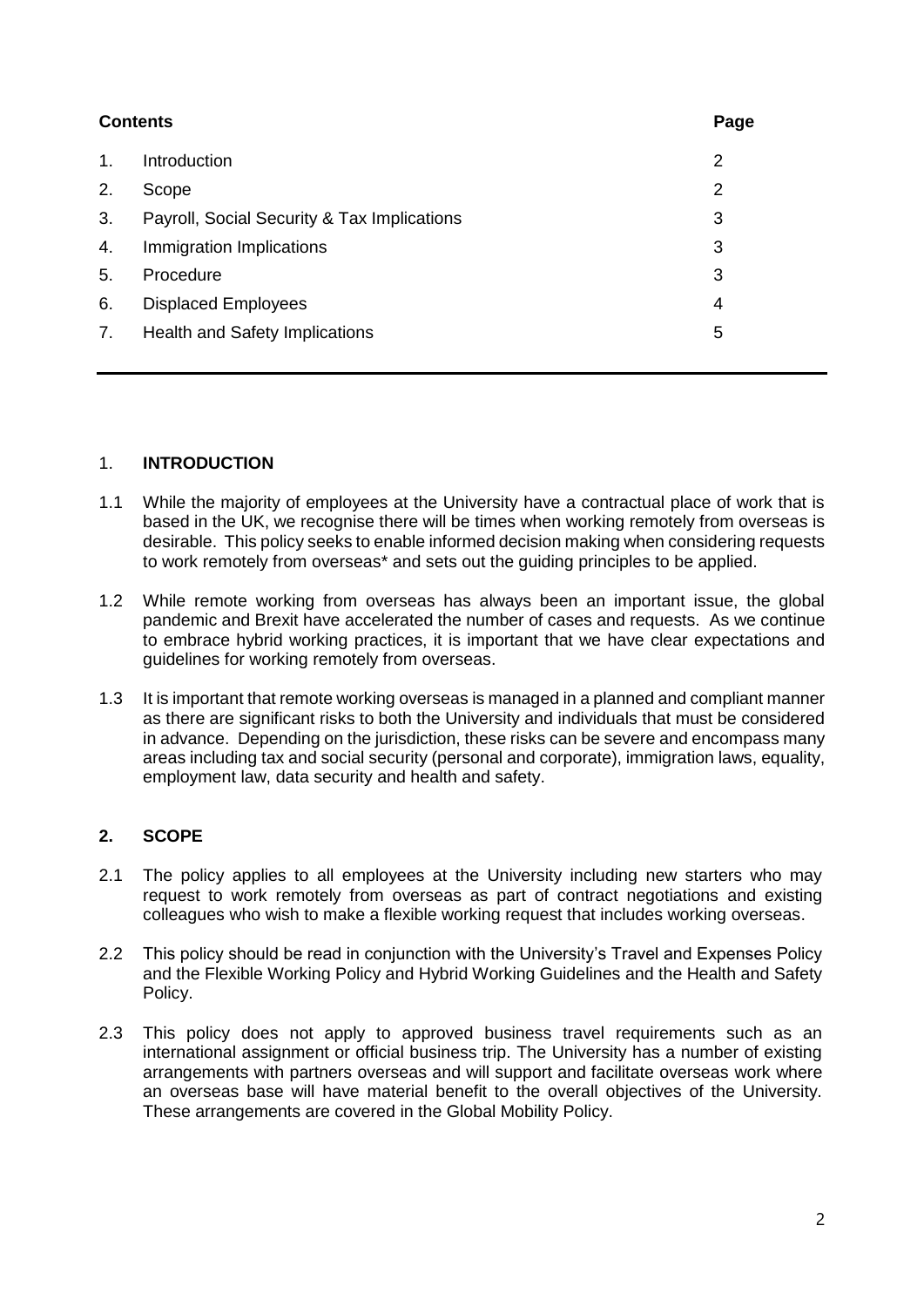## **3.1 PAYROLL, SOCIAL SECURITY AND TAX IMPLICATIONS**

- 3.2 Employees working in the UK usually have PAYE (income Tax) and National Insurance (Social Security) deducted from their pay by the employer. When employees work overseas they may trigger tax and social security obligations in that country and this can have implications for both the employee and the University.
- 3.3 Tax and social security can be complex and requirements vary depending on the specific circumstances and jurisdiction so specialist advice will need to be taken in advance.
- 3.4 Tax and social security risks increase depending on how many employees have/are working in a particular country as well as other activities the University may be undertaking in a country; and whether these activities trigger a corporate presence ('Permanent Establishment'). Permanent establishment (PE) is an area of focus of most tax authorities and every country has its own measures to identify when business activity stops being sporadic or short-term and reaches a level that will prompt PE and subsequent double taxation for either employment taxes or corporation taxes or both.
- 3.5 The greater presence we have and the more time spent collectively by employees from any part of the University in one country, the more we increase the risk of additional tax obligations for individuals and the University. This also means that agreeing for an individual to work remotely may have implications for other employees who are, or may be in the future, working from the same country, or any activities the University may initiate in a country in the future
- 3.6 Failure to comply with the necessary tax filing requirements, withholding and reporting obligations, as well as not managing a PE correctly, could lead to serious ramifications such as:
	- high penalties:
	- interest charges;
	- reputational damage;
	- significant cost repercussions;
	- unfunded corporate tax liabilities;
	- indirect tax cost in a country if appropriate VAT registrations have not been made;
	- increased audits from tax authorities resulting in increased management time and cost being incurred;
	- imprisonment or detention when entering/leaving the UK, in severe cases.

#### **4 IMMIGRATION IMPLICATIONS**

- 4.1 In most countries, international remote work is still considered as 'productive work' and will require a work permit, visa or citizenship to carry out work duties. Consequently, any international remote working requests where the employee does not have the legal right to work in that country cannot be approved.
- 4.2 Even in situations where an employee does have the right to work in that country, approval will still need to be granted as the tax and social security factors outlines above will still need to be considered.
- 4.3 Employees who hold a UK work visa (either sponsored or non-sponsored) or another form of a UK immigration status, may be in breach of the UK immigration rules if they are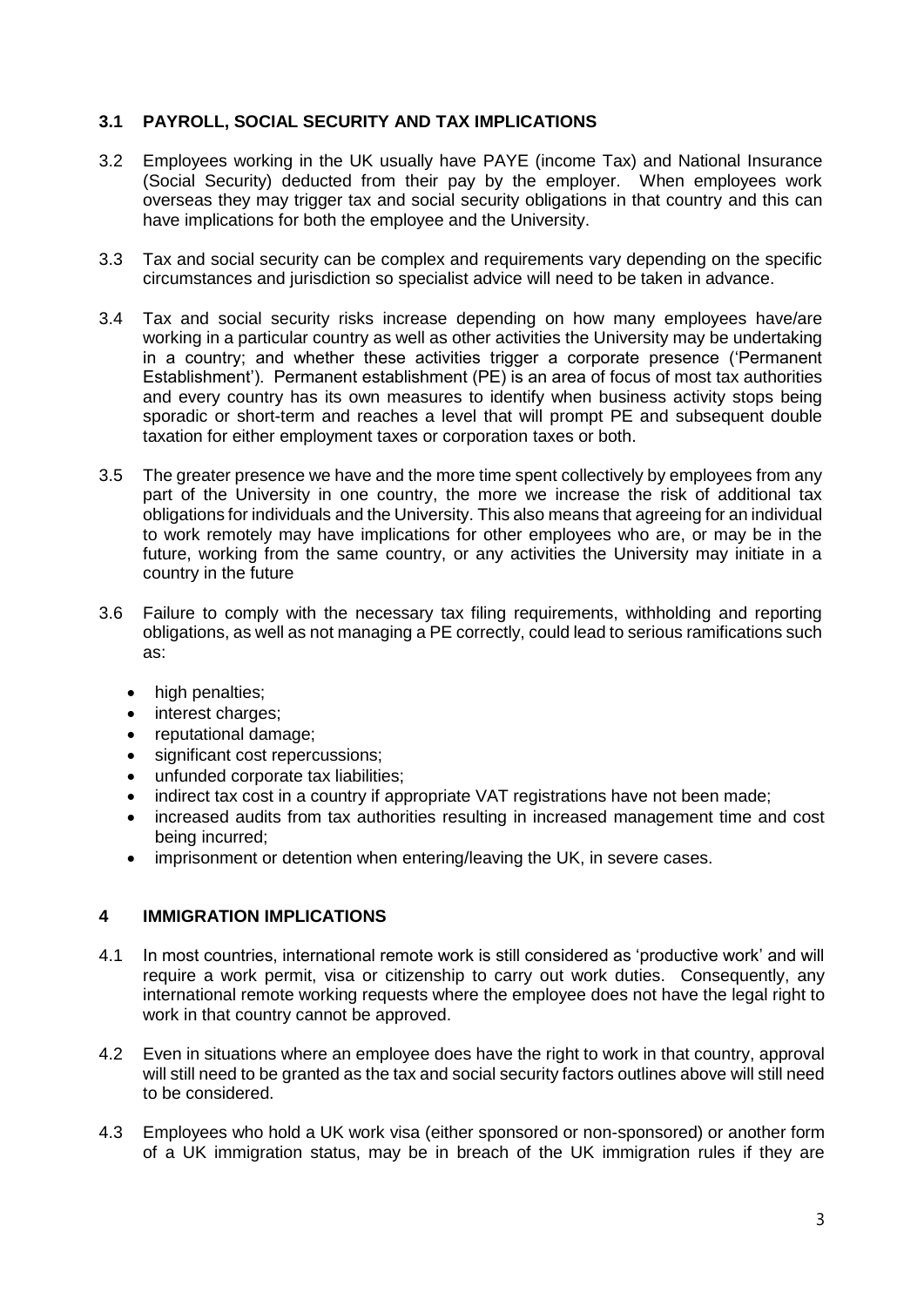spending a significant time outside of the UK. This will need to be reviewed in advance of any decision.

# **5 PROCEDURE**

- 5.1 Employees who wish to work remotely from overseas temporarily or as part of hybrid working arrangements should raise their request with their Head of Department at the earliest opportunity and ideally at least 60 days before their desired travel date.
- 5.2 The Head of Department must immediately forward and discuss the request with the College's Vice-Provost and Dean or the appropriate Director of Professional Services who will review the request from a College/Directorate strategic perspective including any future plans that may have global mobility implications
- 5.3 The request must also be forwarded to HR who will undertake an initial review of the immigration, tax, payroll and social security risks and costs associated with the request to work overseas, including any collective presence that may be created. HR will also consult with the Head of Financial Control (Finance Directorate) to understand if there are any wider tax issues driven by other activity within the country which need to be taken into consideration. The Health and Safety risks will also need to be considered as per Section 7.

Where external advice is required to understand compliance risks and costs, the costs of this advice will be discussed with the Vice-Provost and Dean or Director first to ensure they are willing to incur the additional costs. as this will need to be funded by the relevant College/Directorate.

- 5.4 Details of the original request, any issues, risks and costs identified by the review and any external advice will be forwarded to the Provost and Associate Director of HR – Employment Services for consideration. The Associate Director of HR will notify the Vice-Provost and Dean and Head of Department or the Professional Services Director of the decision.
- 5.5 No decision should be relayed to the employee making the request until after the approval process has concluded. In the case of new starters, no written or verbal offer of employment that includes an element of overseas remote working should be made until after the approval process has concluded.
- 5.6 Employees who wish to make a flexible working request to change their contractual place of work to include overseas working should make a Flexible Working Request in line with the University's Flexible Working Policy. However, due to the additional personal and corporate risks, any such request will be considered by the Provost and Associate Director of HR as outlined above.

#### **6. DISPLACED EMPLOYEES**

- 6.1 There may be cases where colleagues are displaced for a specific duration overseas outside of their control (for example due to travel or quarantine restrictions as a result of Covid-19 or due to personal injury). If this happens, please contact HR as soon as possible who will then advise on next steps.
- 6.2 If a displaced employee is unable to work remotely in line with this policy, or found to be working in a different country without prior approval, they may be required to take paid or unpaid leave until they are able to return to their contracted location. This will also be the